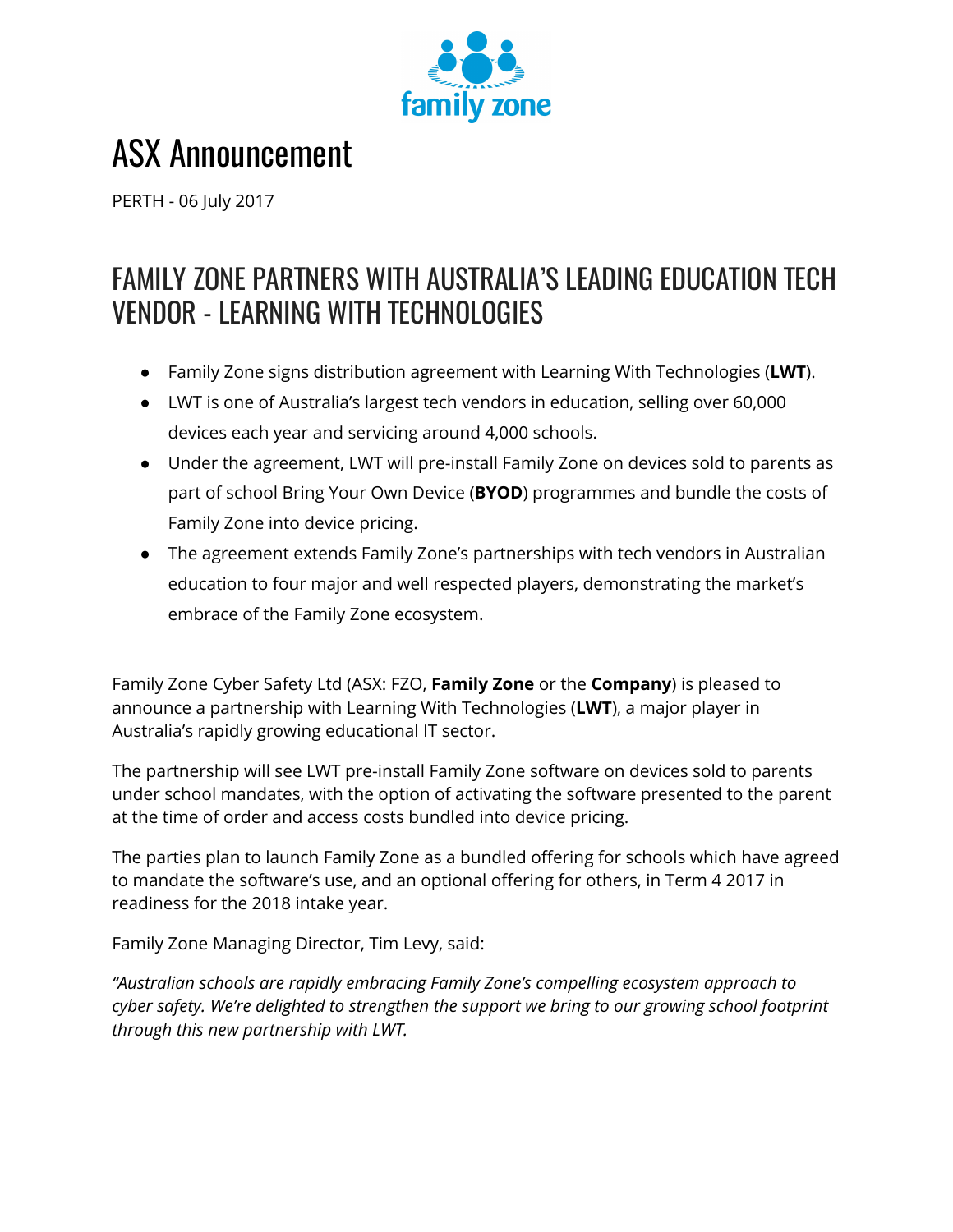

*"LWT are a major player in Australian education IT. The group's nationwide and comprehensive suite of services will allow Family Zone to provide an exceptional delivery model for schools and the parents they serve."*

Ian Doherty, CEO of LWT, said:

*"We have been supplying computer laptop programs to schools for several years, and it is clear to LWT that incorporating the offer of the Family Zone cyber security ecosystem will provide a new, expanded set of much-needed benefits to our customers.*

*"LWT's partnership with Family Zone will supplement our existing bring-your-own-device (BYOD) offerings, and help to address parents and teachers' growing concerns around managing students' mobile devices that are proliferating in schools."*

## Background - schools and personal devices

As education has moved online, the need for children to have personal devices has exploded.

Most senior schools and an increasing portion of primary schools, now have programmes within which children are provided a personal device to aid their education. These are called One to One programmes.

One to One devices are occasionally provided by the school, however in most instances schools are requiring parents to buy. Such programmes are known as "Bring Your Own Device".

To support parents, many schools are forming partnerships with the vendors of IT equipment to ensure that:

- Devices supplied to or purchased by parents conform to the school's configuration requirements; and
- Parents have convenient and affordable ways of purchasing and servicing such devices.

In Australia, a number of tech vendors provide such services to the educational sector, with many stretching their offering beyond the traditional supply of hardware and services into supporting schools with complete solutions encompassing security, storage, insurance, policy management, cyber safety and more.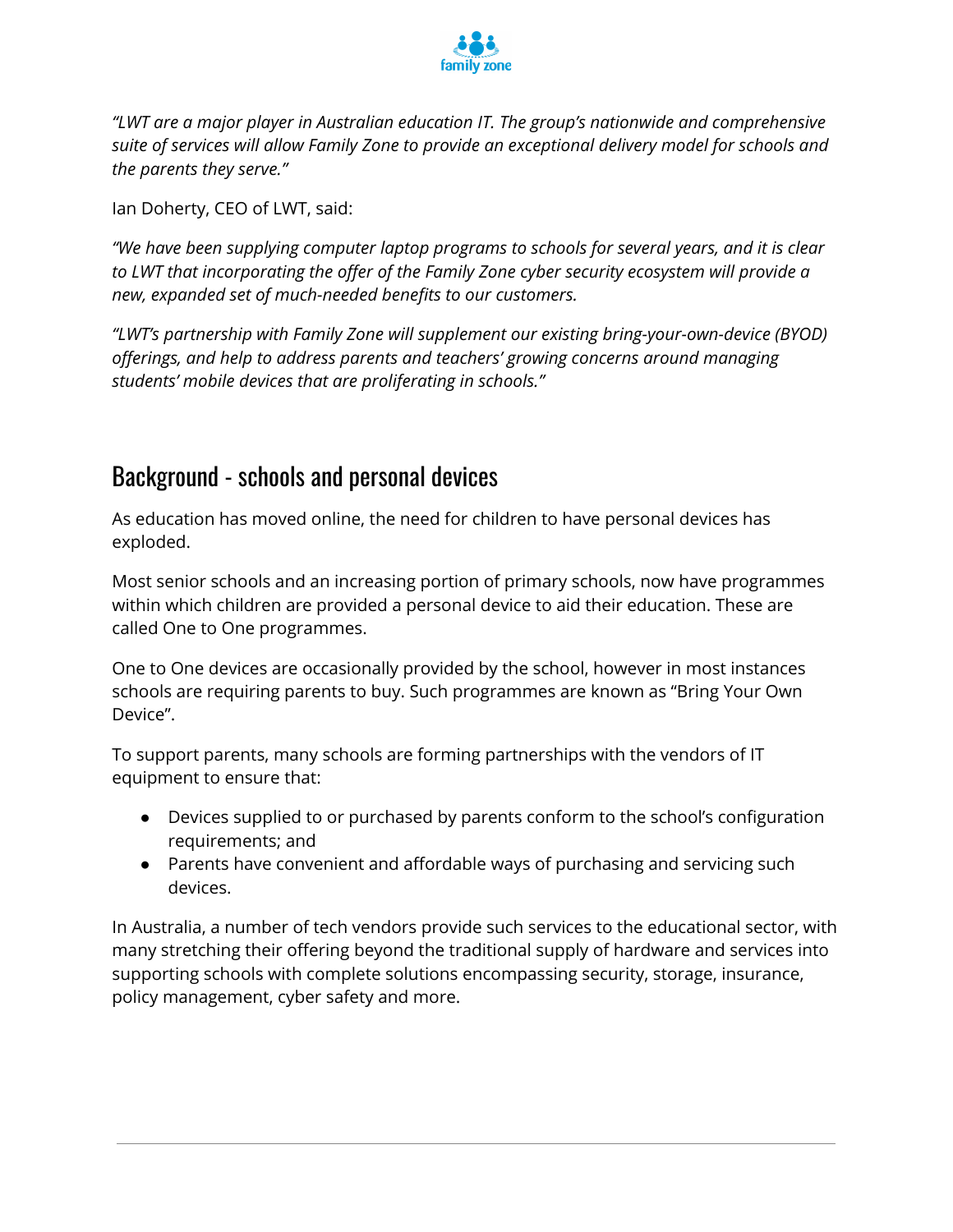

# Family Zone - an opportunity for IT vendors to the education sector

Early in 2017, Family Zone announced the launch of the innovative Family Zone ecosystem, designed to support the schools of tomorrow.

The Company has strategically developed a suite of cybersecurity and cyber safety products which work together to create a cyber safe and savvy generation.

The Family Zone ecosystem offers schools a world first capability to:

- Extend duty to personal mobile devices;
- Obtain visibility into risks within the community;
- Leverage Family Zone's rapidly expanding cyber expert marketplace;
- Engage with students and parents within a single platform.

Sold to schools as the "School Community" offering it has received enormous interest with 20 of Australia's premier schools already signing on to mandate Family Zone within their school community.

Working with schools' technology partners is a natural extension of Family Zone's support for the education sector. Partnerships such as this and others previously announced will help schools to rapidly onboard parents and students into the Family Zone ecosystem.

## About Learning With Technologies



*LEARNING* with technologies

Learning with Technologies (**LWT**) is one the largest education IT suppliers in Australia, selling 60,000 devices per year in education and with over 4,000 schools as customers.

LWT's services to the Australian education sector include:

- Managed BYOD and Parent Funding Solutions
- Windows 10 Images and Deployment
- Chromebooks and Chrome Management
- Recycling and Technology Buyback
- LWT BYOD Technicians
- Wireless Solutions
- Computer Rollouts
- Audio Visual Installations
- Notebook Insurance